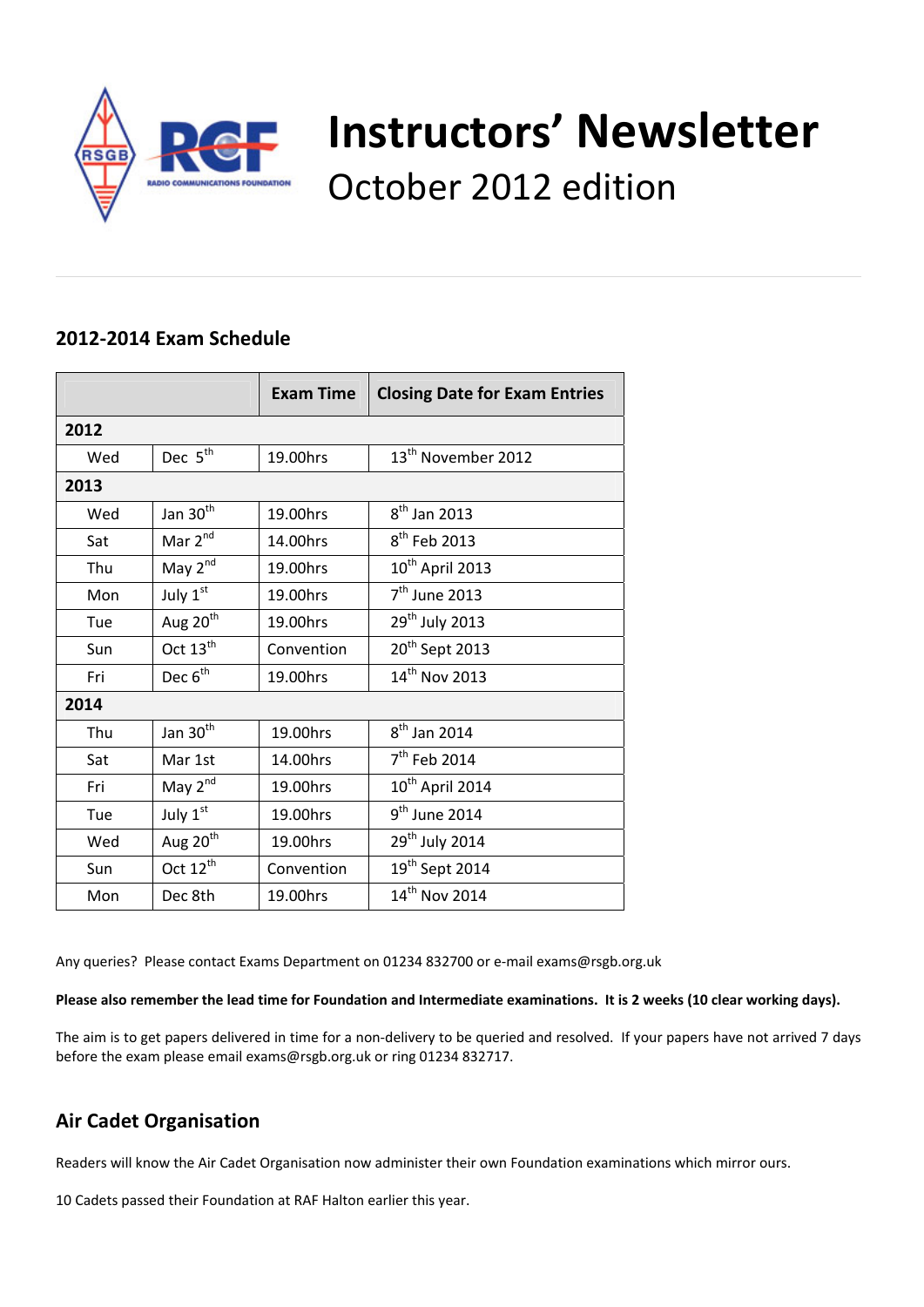

# **Training and Education Committee**

Since the appointment of Steve Hartley, G0FUW, as the Training & Education Committee Chair he has recruited some thirty amateurs to help out with the various projects that need to be progressed. This team has been assigned to six Working Groups, each looking at a specific project. There have been no physical meetings of the Committee as most of the work is being carried out remotely using e‐mail and Yahoo Group collaborations. Some of the Working Groups have met using Skype. Progress with each of the projects is reported on below.

The T&E Committee Chair gave a joint presentation at the RSGB Convention with Richard Ferguson, M0RBF, from the RCF's Exam Committee. This proved to be a very popular and lively session with good updates from each of the speakers and some great ideas coming from the trainers and students in the audience. The slideshow and notes from that gathering will be available on the Tutors' website very soon.

# **Trainers' Guide**

An RSGB guide to delivering radio amateur training and assessments is nearing completion. Together with the RCF's Conduct of Examinations Booklet the guide will provide end-to-end coverage of what must be done in terms of registering students, covering the syllabus, arranging and carrying out assessments, booking and conducting exams. It is hoped to have that available before the end of the year.

# **Train the Trainers**

Delivery of the Train the Trainers courses was suspended to allow the new T&E Committee to review the content, support material and delivery of the course. The initial review concluded that whilst the course had been popular, the content had drifted away from its original aims. It was decided that a 'root and branch' review should take place to restate the aims and objectives and to ensure that the revised material would deliver against the objectives. The Working Group for this project comprises a number of experienced radio amateur trainers and training professionals. This review is on‐going and it is hoped to have the revised course available by March 2013. If anyone needs specific assistance before then, they should contact the T&E Committee Chair.

# **Workshops on Writing Items for the Examinations**

As has been reported previously, the examination item banks for all three levels of Radio Amateur Examination are in need of more content ('items' are often referred to as 'questions', but as many do not pose a question, they are called 'items'). The RCF is currently coaching a small team of item writers and they are targeting the areas of most need. However, there is a need for more input so the T&E Committee is attempting to work with the RCF to arrange a number of Item Writing Workshops throughout the country. The basic idea is that Trainers can come along and have a go at writing some items, receive feedback and have another go after the workshops. We hope that Clubs will host these events to keep costs down. It is intended to start rolling them out early in the New Year, but the Working Group are at a fairly early stage with this so please be patient.

# **Promotional Video**

If you are not already aware, there is an RSGB promotional video on YouTube. This was made some years ago and, whilst a few references and hairstyles are a bit dated, it is still useful to show absolute beginners what amateur radio is about. The T&E Committee has been looking to update this video but the current feedback is that it has had its day and we should start again. The Working Group is headed by a professional in this media and he is exploring the idea of having a number of short videos tailored for different audiences. This is clearly not a quick fix but we will keep you updated as work progresses.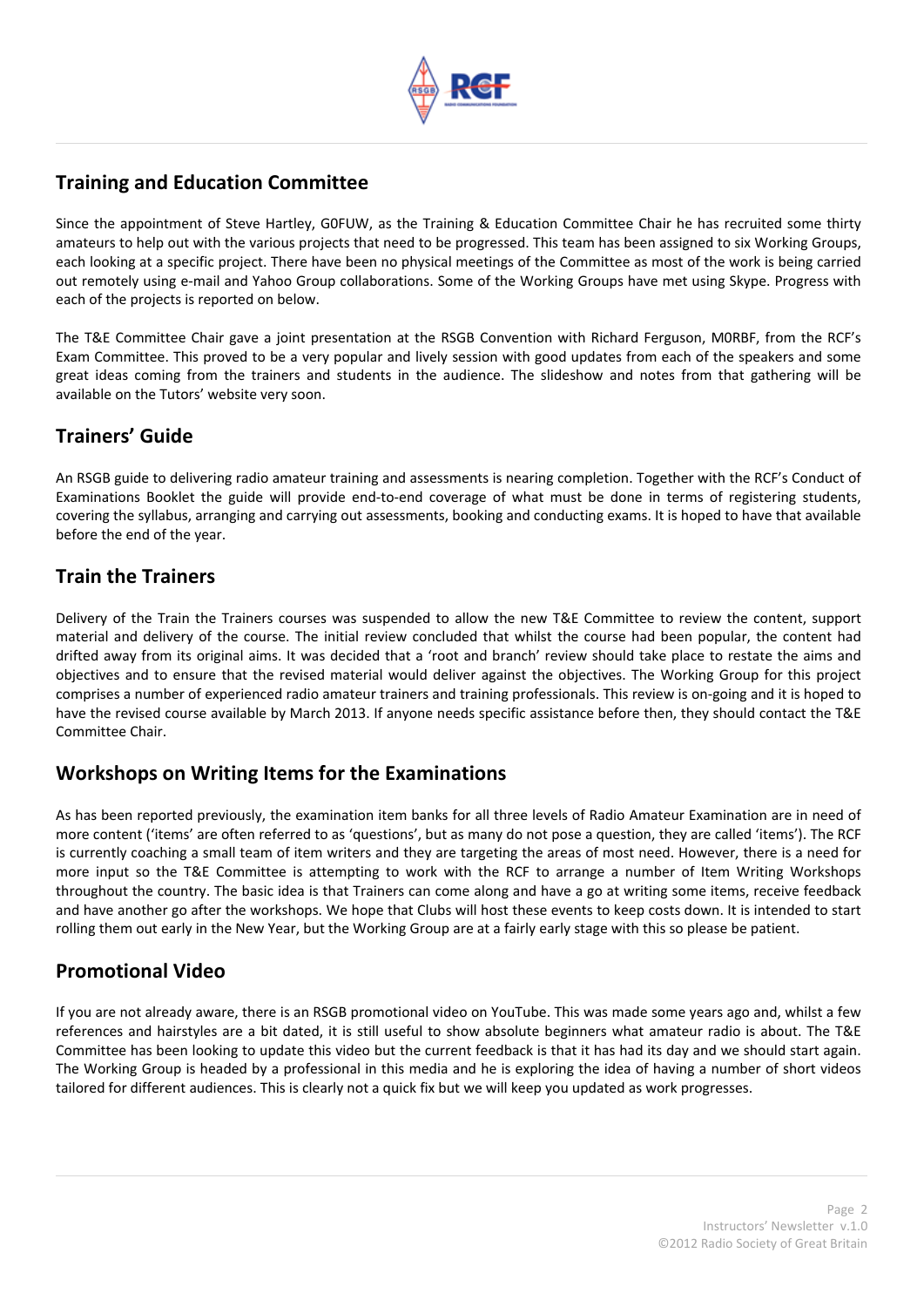

## **Training Resources**

One of the Working Groups is looking to collate a 'catalogue' of amateur radio training resources including PowerPoint slideshows, YouTube videos, articles, books, construction projects, etc. Once the current resources have been mapped the Group will set out proposals to fill gaps between what is available and what should be available. Any input to what you feel should be available, and any good sources that you currently use would be helpful. Details to the T&E Chair please.

## **Website Revision**

As you will no doubt be aware, the whole RSGB website is undergoing a major reworking. One of the big changes will be the ability for Committees to make changes to their own pages; currently everything has to go through a single person in HQ. The Working Group are in the process of mapping across the current content and will be looking to improve access to the resources mentioned above using the new web pages. The Beta version of the new website is due any day now with a plan to have the final version launch early in the New Year. If there are any volunteers that would like to assist in the 'hands-on' crafting of the new material, please contact the T&E Chair, or RSGB Board Alan Messenger, G0TLK.

## **Younger Candidates**

The lower age limit of 14 to hold a licence was removed when the Novice licence was introduced in 1991. Nonetheless tutors should consider whether a prospective candidate will be able to pass the exam in the normal way.

Decimals are introduced in school some time after the concept of fractions and examination questions do assume recognition of ½ as 0.5 and ¼ as 0.25. Ofcom (pre‐RCF days) had been approached by a parent asking that only integer numbers are used but since the licence schedule uses decimals an understanding of them is required. Similarly whilst appropriate teachers do review exam questions for the use of language and expected reading age it is also assumed candidates will be able to cope with the language used.

A reader, for example, is only granted following a proper professional assessment and would not be approved simply because the candidate was of tender years.

Tutors should be realistic when accepting candidates on courses and entering them for examinations. A local assessment and gentle guidance that more study is advisable is much better than entering them only to get a fail result. That is a waste of money and self‐esteem.

A reminder on identifying younger candidates.

Many will have their own passport but those who do not should present their Candidates' Practical Assessment Record (CPAR) and some other official document such as a school ID card, school bus pass etc.

## **Candidates with Disabilities**

Earlier newsletters advised that candidates with Special Needs needed to see their health or educational professional to obtain advice on what arrangements are required to ensure the examination is as available to them as anybody else.

There are now standard letters detailing the procedures, one aimed at clubs and examination centres and the other for the candidate to pass to their GP or school/college. Those letters explain what the practical assessments entail and the format of the examination, making the key point that we do not want a statement of disability but advice on how to best examine the candidate.

Those letters are available from the RSGB Examination Department. Email exams@rsgb.org.uk, tel. 01234 832717.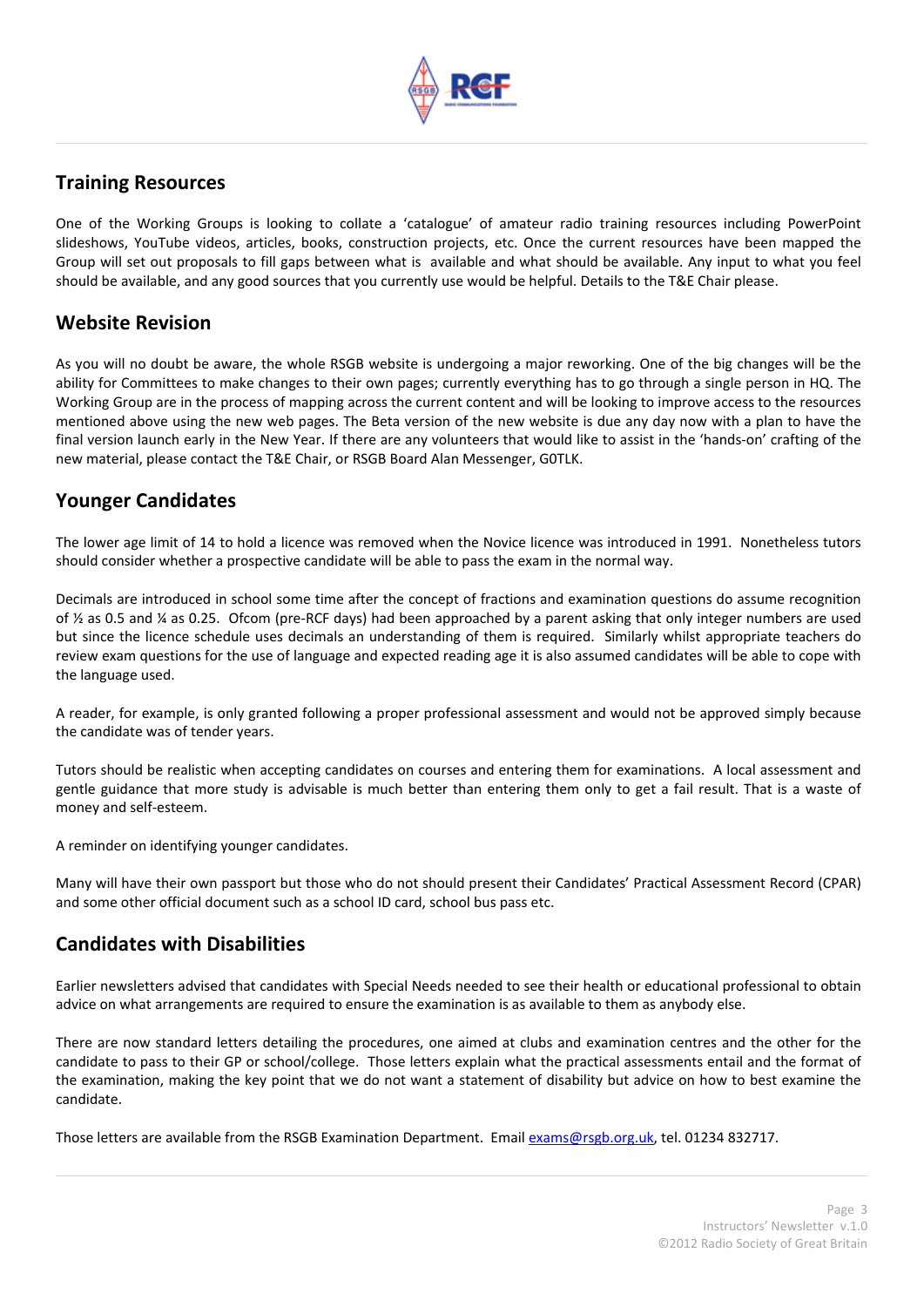

## **Revised CRB policy**

The RSGB has revised its policy on CRB checks. As trainers are no longer registered with the RSGB, unless they are also Registered Assessors, the policy of CRB checking every trainer has ceased. The Society has taken legal advice on this change and the Board is content that it is a proportionate response to the statutory requirements.

The onus is now on the training provider, usually a Club, to carry out a risk assessment to see if their trainer meets the requirements for CRB checking. If the trainer does require checking and is an RSGB member, the Society will arrange and pay for the check. If the trainer is not an RSGB member the training provider is now responsible for arranging and paying for the check.

To aid this process, a risk assessment 'flow chart' and template will be provided shortly.

The RSGB's Child Protection Policy has been updated to reflect this change.

## **Assessing Practical Tasks**

Each club/exam centre needs at least one Registered Assessor (RA). That role used to be called the Lead Instructor, a legacy from Novice days. The November 2010 newsletter advised the change to Registered Assessor which much better reflects the role carried out for the RCF examinations.

Registered Assessors must be qualified to one level above that for which they assess and be 18 or over. Application for registration is made to the RSGB Examination Department who act on behalf of the RCF. Details at http://www.rsgb.org/tutors/general/newinstructor.php

Individual items on the Candidate Practical Assessment Record (Record of Achievement) may be assessed by anybody the RA nominates, but the RA must be satisfied the task has been correctly performed and signs the bottom of the candidates form and Instructors Practical Assessment Record Form (IPARS) to that effect.

The only caveat to that is that the Morse assessor must hold a certificate of some kind at not less than 5wpm. Service, maritime and Post Office qualifications are fine.

On‐air activities, including the SWR exercise must be supervised by a Full licensee to comply with the licence. An Intermediate Registered Assessor or an (ordinary) assessor can assess but not supervise.

## **Construction Projects for Intermediate Assessments**

Trainers will be aware of the need for Intermediate candidates to complete a 'radio‐related' project. Some suggestions are included in the syllabus item and further explanation is given in the text book. Anecdotal evidence suggests that projects like 'flashing Christmas tree lights' have been used. This seems to be stretching the 'radio‐related' requirement a little too far. To help Trainers approve/reject appropriate projects the T&E Committee Chair has asked for Trainers to post reports on successful projects used in the Trainers' Yahoo Group files section. A template is available to help structure the report, which will include costs and sourcing details. There are some already in the files and Trainers are encouraged to add more.

Those that subscribe to the Yahoo Group will have seen a discussion about the Intermediate project, specifically whether it is required to work. The syllabus us silent on this but it will be discussed at the next joint meeting of the RCF Exam Committee and the RSGB T&E Committee. Further guidance will then be published.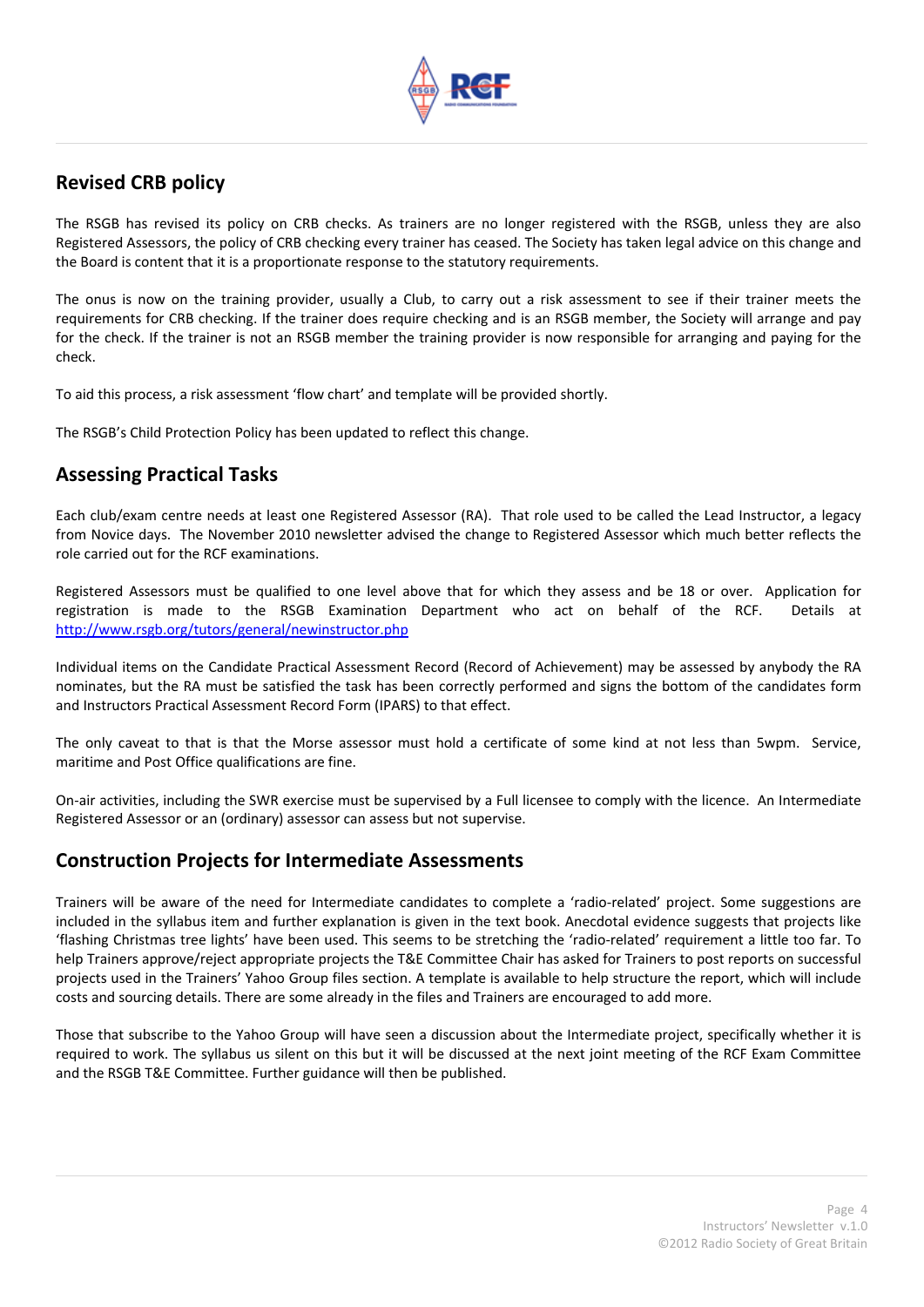

## **Licence Items in the Exam**

Candidates are frequently confusing the requirements of the licence with the guidance on ethical behaviour. The most common example is the requirement to "not cause Undue Interference to any wireless telegraphy". Clause 7(3).

A CD player or similar device that does not use any form of RF communication is not covered by that requirement. Nonetheless ethical behaviour dictates it should be included. Where there is potential for confusion the fact that it is a question on the terms of the licence should be clear and a list which includes non‐RF devices is a wrong answer.

This is also a good opportunity to advise against making assumptions. If "A personal CD player" was an option offered then candidates must guard against thought processes like 'if it had a radio receiver it would be covered'. As always answer exactly the question asked, don't add 'what ifs'!

# **Call for Examination Questions**

The examination items at all three levels have now been transferred to the new software and we can now advise where there are shortages.

A new template is available on the RCF Exams web site at http://www.commsfoundation.org/rce/exams/

Scroll down to Question Banks where the links to the questions needed, the template and a writers guide. The guide is due for revision but the key point is that we want your ideas!

There is a £20 book token for a batch of 10 accepted items in areas where there is a stated need. To ensure a variety of items and styles we will only accept three items from any one author for any one syllabus section.

If there is a drawing with the question it is preferred that it is in Scalable Vector Graphics (\*.svg) format but do submit your ideas even if they are hand drawn or in another format; we can always redraw it.

Items are wanted in syllabus areas:

### **Foundation**

Urgent: 2c1, 8a5, 8a6 Wanted: 3b4

#### **Intermediate**

```
Urgent:   
Wanted:                3g1,  4f1,  4i2,  5a2
```
**Advanced**

| Urgent: | 2b1 2c1 2d1 2e1 2f1 2g1 2h1 2i1 2j1 3k1 4k1 4l1 4g1 7a1 |
|---------|---------------------------------------------------------|
|         | 7b1 7c1 7d1 7e1 7f1 9e1 10b2                            |
| Wanted: | 2a1 3n2 4h1 7a2 7b5 8a1 8d1 9a1 9a2 9a4 9b1 9c1 9f1     |
|         | 10a1 10c1                                               |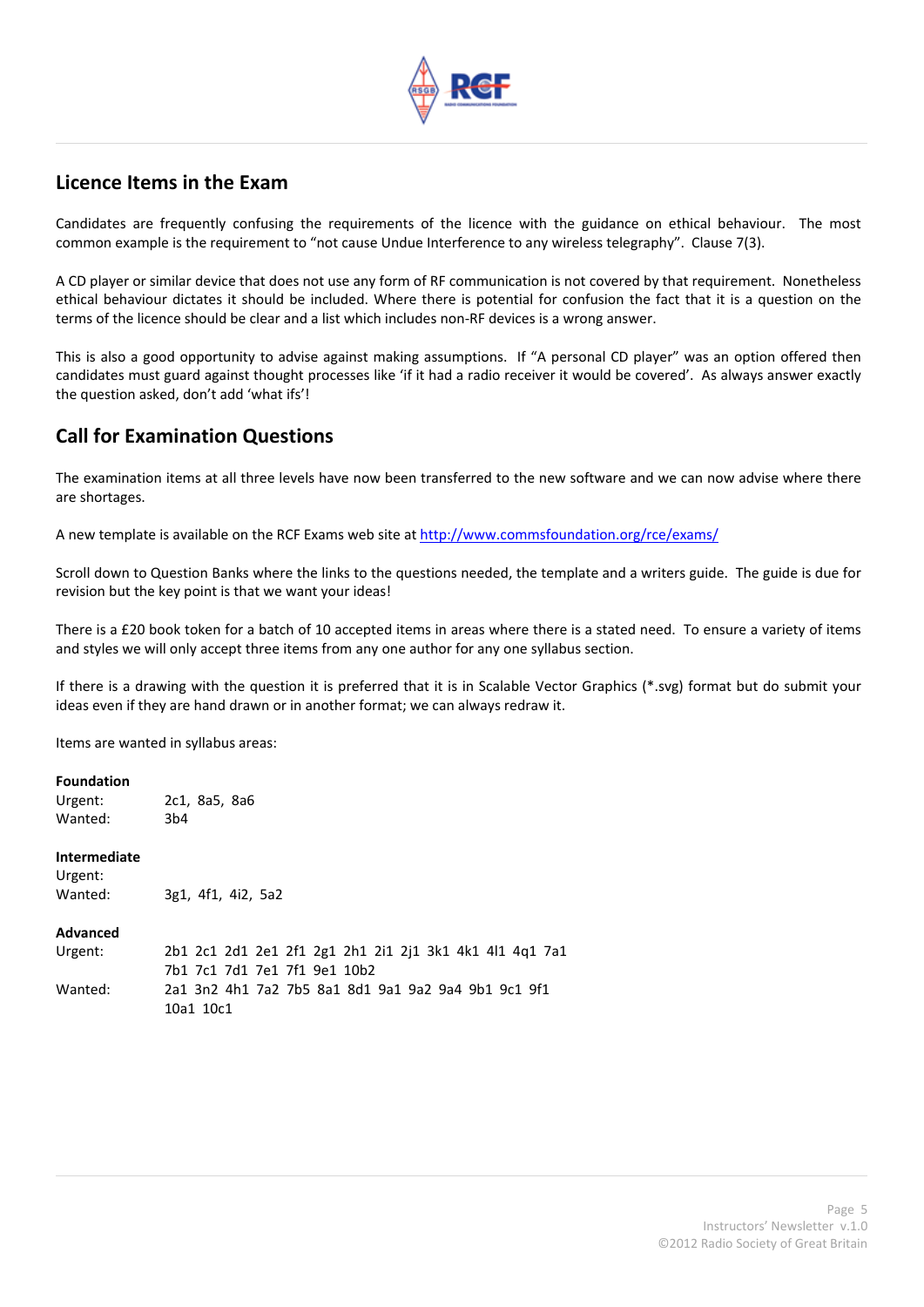

# **ANNEX**

## **Mathematics in Amateur Radio Examinations**

By the age of 11 years candidates have come to the end of Key Stage 2:

This means:

- Being able to count on and back in 10's or 100's from any two or three digit number.
- Can recognise negative integers when counting back
- Be able to multiply and divide any integer by 10 or 100 then extend to 1000. Round integers to nearest 10, 100 and eventually 1000. Divide decimals by 10 or 100

## **Fractions, percentages and ratio**

- understand unit fractions [for example, one‐third or one‐eighth] then fractions that are several parts of one whole [for example, two‐thirds or five‐eighths], locate them on a number line and use them to find fractions of shapes and quantities
- understand simple equivalent fractions and simplify fractions by cancelling common factors; compare and order simple fractions by converting them to fractions with a common denominator, explaining their methods and reasoning
- recognise the equivalence between the decimal and fraction forms of one half, quarters, tenths and hundredths; understand that 'percentage' means the 'number of parts per 100' and that it can be used for comparisons; find percentages of whole number quantities, using a calculator where appropriate
- recognise approximate proportions of a whole and use simple fractions and percentages to describe them, explaining their methods and reasoning
- solve simple problems involving ratio and direct proportion

### **Decimals**

- understand and use decimal notation for tenths and hundredths in context [for example, order amounts of money, round a sum of money to the nearest £, convert a length such as 1.36 metres to centimetres and vice versa]; locate on a number line, and order, a set of numbers or measurements; then recognise thousandths (only in metric measurements)
- round a number with one or two decimal places to the nearest integer or tenth; convert between centimetres and millimetres or metres, then between millimetres and metres, and metres and kilometres, explaining methods and reasoning.